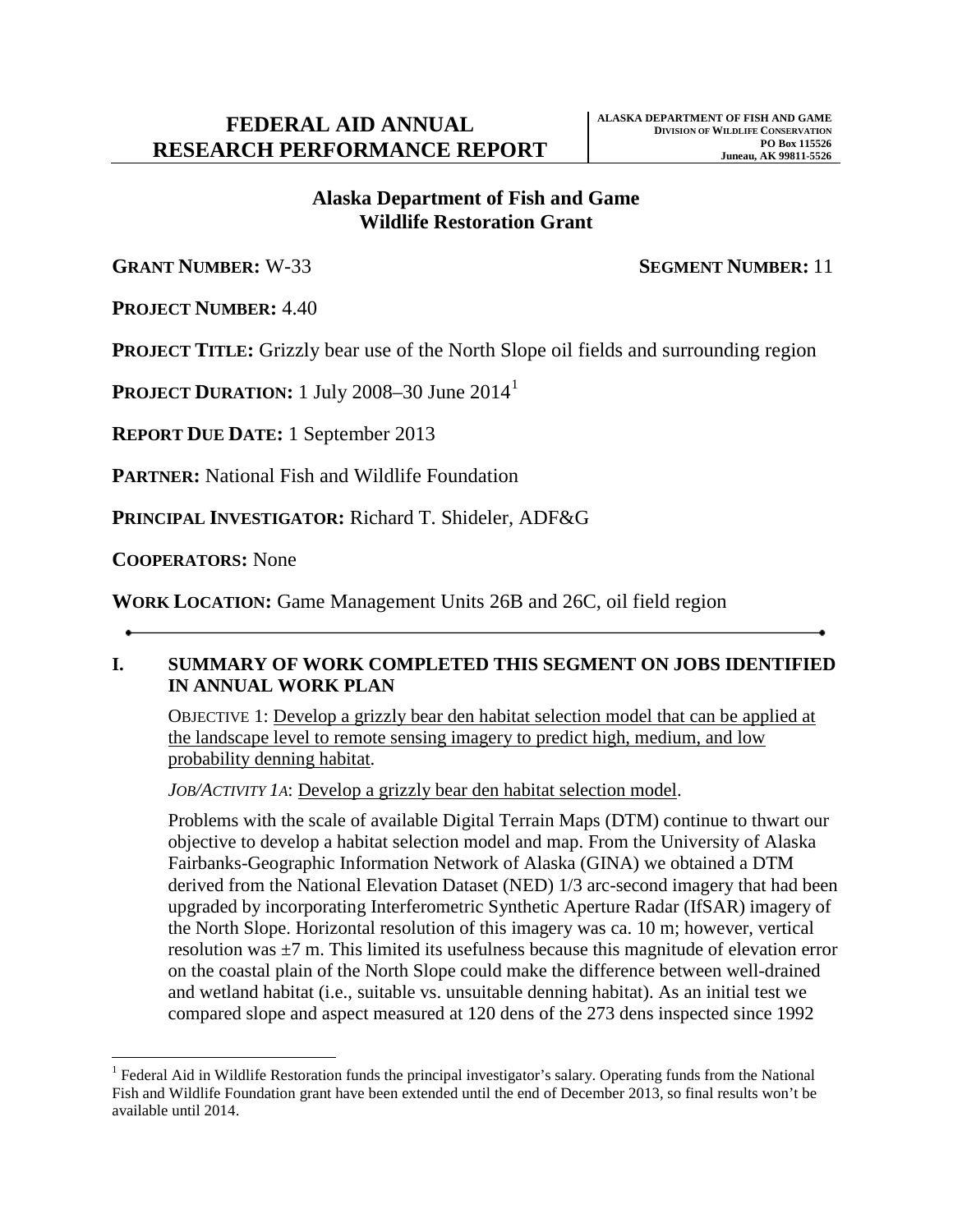public availability of Alaska Statewide Mapping Initiative DTM's which were acquired from orthoimagery at 2.5 m resolution. Initial schedule for release of this imagery was May 2011 but they have yet to become available for the study area. No further progress with slope and aspect derived from the DTM. Resolution scale errors were apparent. In some cases, aspect differed 180º between the den and the map. Clearly mapping at a finer scale will be necessary to accurately delineate suitable denning habitat. We are awaiting on this model was made in FY13 due to the delay in release of the higher resolution DTM.

*JOB/ACTIVITY 1B:* Collect data on habitat characteristics of radiomarked bears, and field verify areas of high, medium and low probability denning habitat based on the predictive model generated in job 1a.

We restricted our fall 2012 den location radiotracking flights to the immediate oil field area. We located 14 dens of radiomarked bears by interpretation of their radio signals. These dens will be inspected in FY14.

 We inspected 7 dens of radiomarked bears to augment the existing database of 297 dens previously inspected. These dens were also included as part of the den detection evaluation in job 1c. Data on habitat characteristics of these dens will also be used to update the den habitat model in job 1a.

 release of the higher resolution DTM (see job 1a). No progress was made on field verification of the den habitat selection model pending

airborne Forward Looking infrared "FLIR" imagers, trained scent dogs). *JOB/ACTIVITY 1C*: Evaluate the efficacy of den detection methods (e.g., hand-held and

airborne Forward Looking infrared "FLIR" imagers, trained scent dogs).<br>Due to decreased operational funding in 2012–2013 from our National Fish and Wildlife dens in FY13. Foundation grant, we did not conduct airborne or handheld FLIR surveys of grizzly bear

 In March 2013 we surveyed 3 dens with 2 Karelian Bear Dogs. Both dogs detected all 3 dens. Two dens were located >400 m from their initial location identified by radiotracking survey in fall 2012. One den was located <400 m from the trans-Alaska pipeline right-of-way. During FY14 we will ground-truth both the preliminary and final den locations, obtain aerial photos, and measure distance between the dog alert and true den location. We expect that the discrepancy in the 2 den locations was due to radio reception characteristics during the initial survey rather than bears moving to different dens after the survey.

#### *JOB/ACTIVITY 1D*: Construct and instrument an artificial den to test the accuracy of FLIR under varying snow conditions.

 experiments the previous 2 seasons, we excavated and instrumented a new den in a In fall 2011, following deliberate or accidental interference with our artificial den stream bank near an isolated drill site in the Kuparuk oil field. This location provided a bank that mimics a naturally occurring den site and was located within a reasonable distance to permanent electricity for maintaining our heater during the winter. On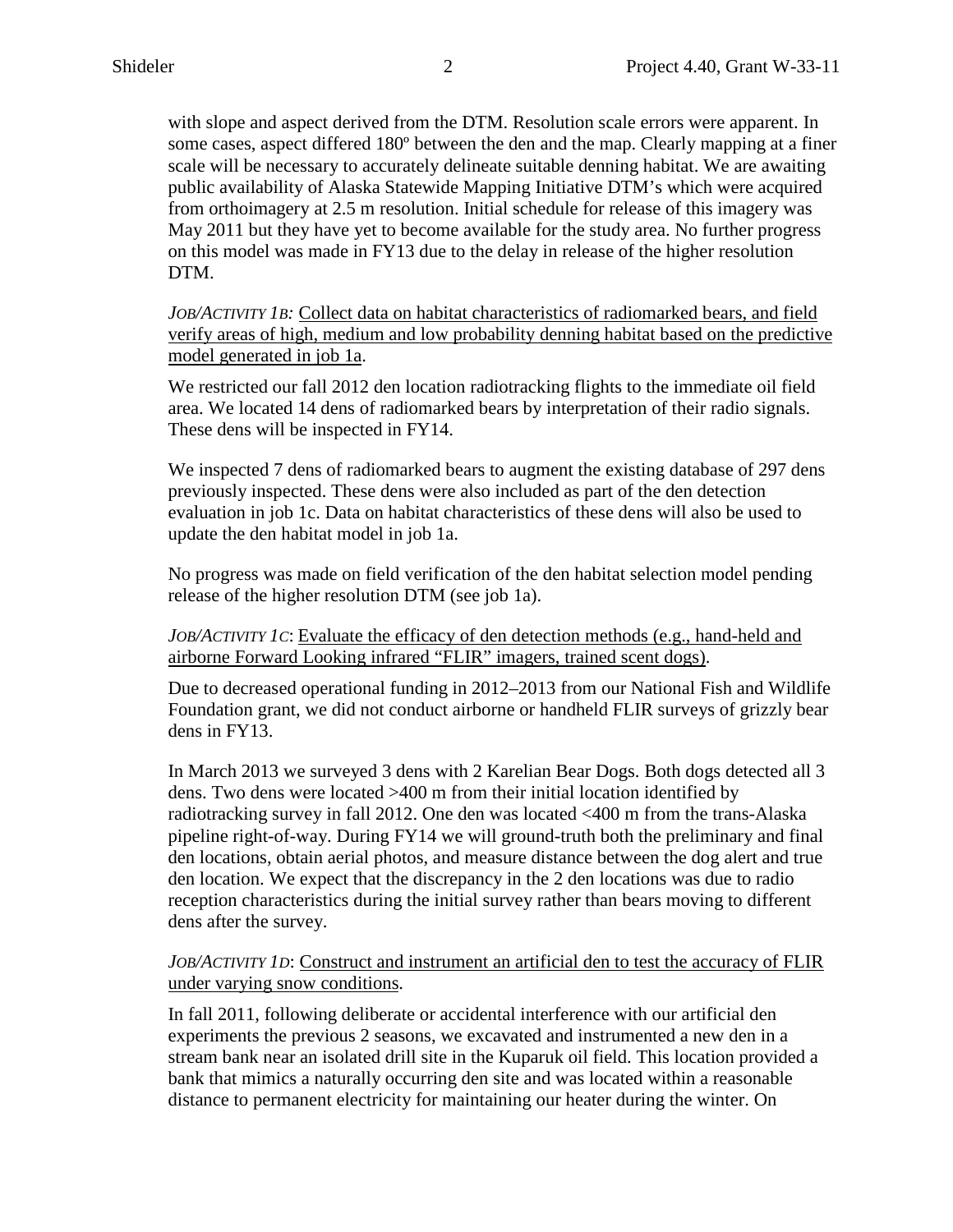was no FLIR image available. On 9 March, there was a dim image at 10 m and 20 m, respectively and no images beyond 20 m. These data will be incorporated into the final 26 October 2012 we excavated a new den adjacent to the 2011 den, instrumented it with thermistors inside the den and on the ground surface adjacent to it, and installed the den heaters. We obtained only 2 imagery sessions during the winter. On 28 December there project report in 2014.

 OBJECTIVE 2: Investigate the response of bears feeding on naturally-available foods to the removal of food-conditioned bears .

### *JOB/ACTIVITY 2A*: Capture bears and replace radio collars.

 in the oil field with a new cub, making her one of the youngest females to breed Deadhorse and at the North Slope Borough landfill. We recaptured 17 radiomarked bears and replaced their VHF radio collars. We flew 6 radiotracking flights and relocated up to 35 bears on each flight. In fall 2011 we captured a subadult female that was the first recent case of a bear becoming conditioned to anthropogenic food sources in the oil-field region. In spring 2012, at age 5 she appeared successfully. Unfortunately, she shed her collar in July 2012 and we were unable to keep track of her or confirm her cub's fate. Another previously identified and long-time food-conditioned female continued to periodically use anthropogenic food available in

### *JOB/ACTIVITY 2B*: Analyze grizzly bear DNA specimens for individual relationships.

 there are non-marked bears using the oil fields. Of 13 newly captured bears from 2011 and 2012, both parents of 7 were from the marked bear sample. Four bears from the We collected 51 specimens from newly captured bears, barbed wire hair snares around the oil-field margin, carcasses from hunter kills or predator control programs in the area, and from an unidentified subadult hit with a biopsy dart. These specimens were sent to Wildlife Genetics International, Nelson, British Columbia, Canada, to be analyzed and compared with the existing database on individual relationships. We have completed only a preliminary analysis of the results but we found that only 2 of 13 hair snares successfully yielded DNA, and neither had bears from the capture sample. This indicated harvest sample were marked adult males that had shed their collars  $>5$  years ago and whose fate had been unknown. Two other bears from the harvest sample had both parents confirmed as being previously captured and marked in the study area. A subadult male shot with a biopsy dart just outside the eastern part of the oil field in fall 2012 turned out to be unrelated to any of the previously marked bears in our study population.

### *JOB/ACTIVITY 2C*: Analyze grizzly bear tissue for stable isotopes.

 were killed by hunters or the department-conducted predator control program in or near the study area. Those samples processed by the University of Alaska Fairbanks-Stable We collected hair and blood samples from the bears we captured and from bears that Isotope Facility. Results are still being analyzed and will be included in the final report.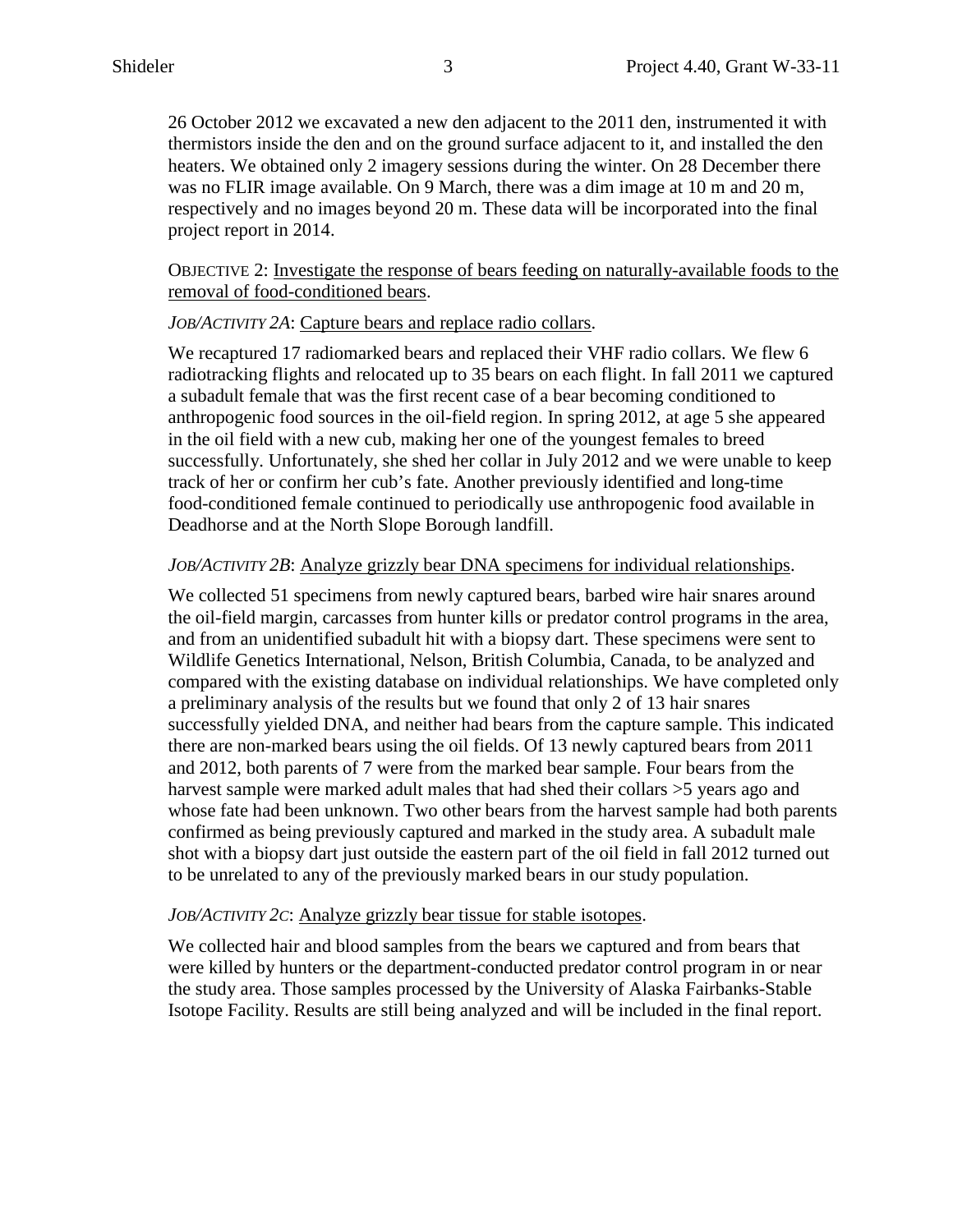OBJECTIVE 3: Prepare annual and final progress reports, interim and final technical reports, and give presentations at scientific forums.

*JOB/ACTIVITY 3A*: Data analysis and reporting.

Data analysis was ongoing.

## **PROJECT DURING THIS SEGMENT PERIOD II. SIGNIFICANT DEVIATIONS AND/OR ADDITIONAL FEDERAL AID-FUNDED WORK NOT DESCRIBED ABOVE THAT WAS ACCOMPLISHED ON THIS**

None.

## **III. PUBLICATIONS**

- Slope oil fields, Alaska" was previously submitted to the journal *Ursus* and returned with suggested revisions. The journal is currently undergoing a change of • A manuscript entitled "Effects of food-conditioning on grizzly bears in the North editorial leadership and when the new editorial board is selected the revised manuscript will be resubmitted.
- Slope" was submitted to the journal *Ursus,* and was returned for revision. We are • A manuscript entitled "Stable isotope analysis of grizzly bears on Alaska's North currently revising the manuscript for resubmission in fall 2014.

## **IV. RECOMMENDATIONS FOR THIS PROJECT**

Operational funding for this project has been provided by a grant from the National Fish and Wildlife Foundation, and will expire at the end of December 2013. The following recommendations apply to future research and monitoring.

- demographic characteristics and oil field use. 1. Maintain a sample of ca. 30 radiomarked bears within the oil field region and monitor
- 2. Conduct radiotracking surveys of dens within the oil-field region and provide locations to industry to meet their permitting requirements to avoid occupied dens. Upon completion of a den habitat suitability map, ground-truth locations to evaluate the precision of the map.
- 3. Once an accurate den habitat map becomes available, identify areas that may be affected by industry winter activities and apply a feasible detection method to identify active dens.
- 4. Continue to collect and analyze genetic data from newly captured bears, from hair collected at snares around the oil field, and from hunter harvest or department predator control projects.
- 5. Instrument the artificial den and survey with the handheld IR imager to evaluate the may affect the IR signal. effects of weather (e.g., wind velocity, temperature differential between surface and den) and snow conditions (e.g., depth, density, presence/absence of ice layers) that